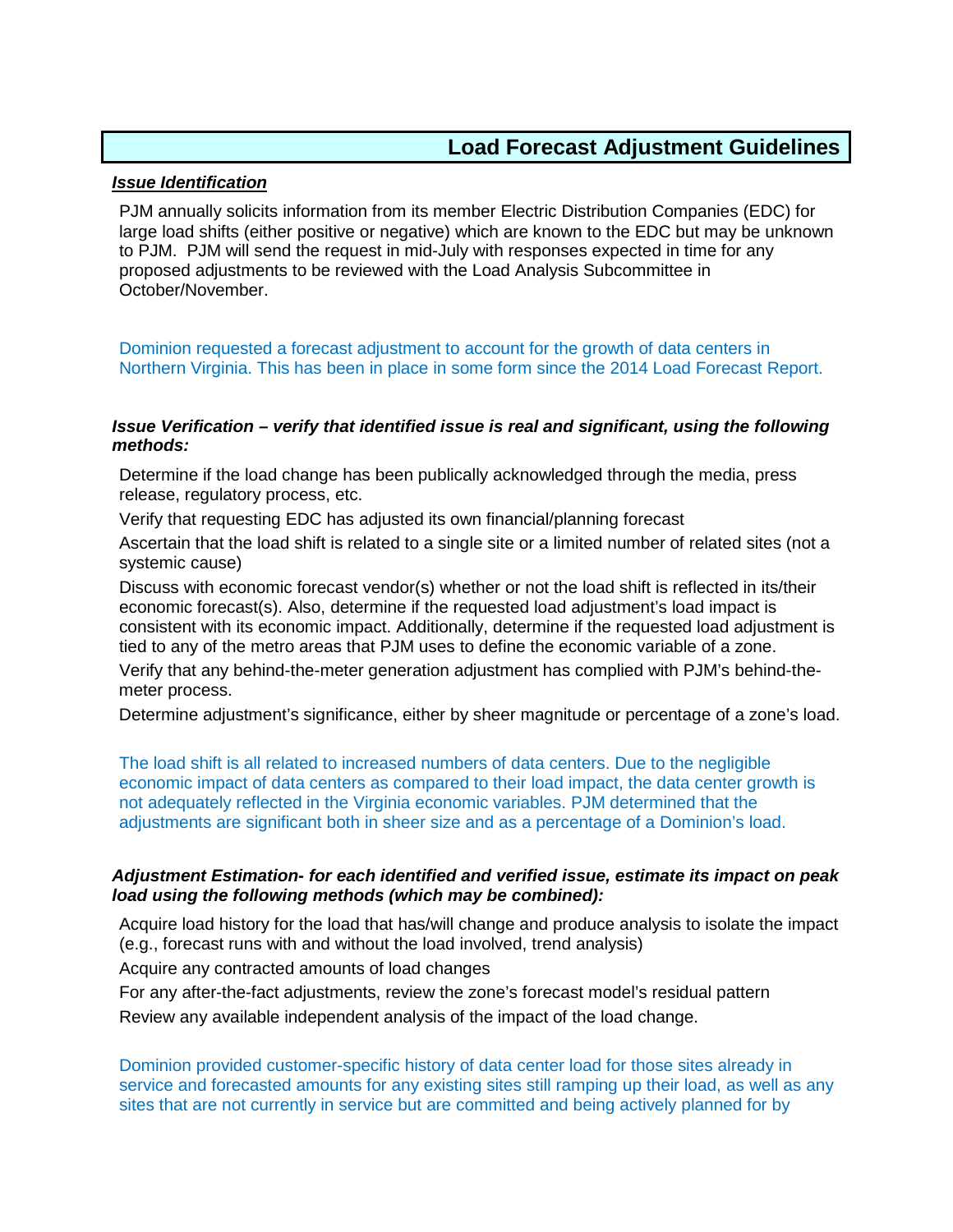Dominion in its distribution planning out to 2024. These loads have reached nearly 1,300 MW as of 2018 and are forecast to amount to over 2,500 MW by 2024. Projections are not available after 2024, so the assumption was made to keep data center load flat in the out year. History and projection of data center loads are in the chart below.



To formulate an appropriate forecast adjustment, PJM first had to determine the amount already embedded in the forecast. To arrive at this amount, a forecast was run with data center loads removed from the historical period and this was compared with a forecast with the data center loads still in. The difference between these two forecasts provides the first take on an embedded amount (see green line in graph below). PJM then examined residual patterns in its forecast model for 2018 and did not observe appreciable difference to justify not recognizing data center load existing in 2018 and earlier as already embedded. Due to this, data center load existing in 2018 and earlier is considered already fully embedded. Future embedded amounts thus use existing data center loads as the starting point (see light blue line in graph below).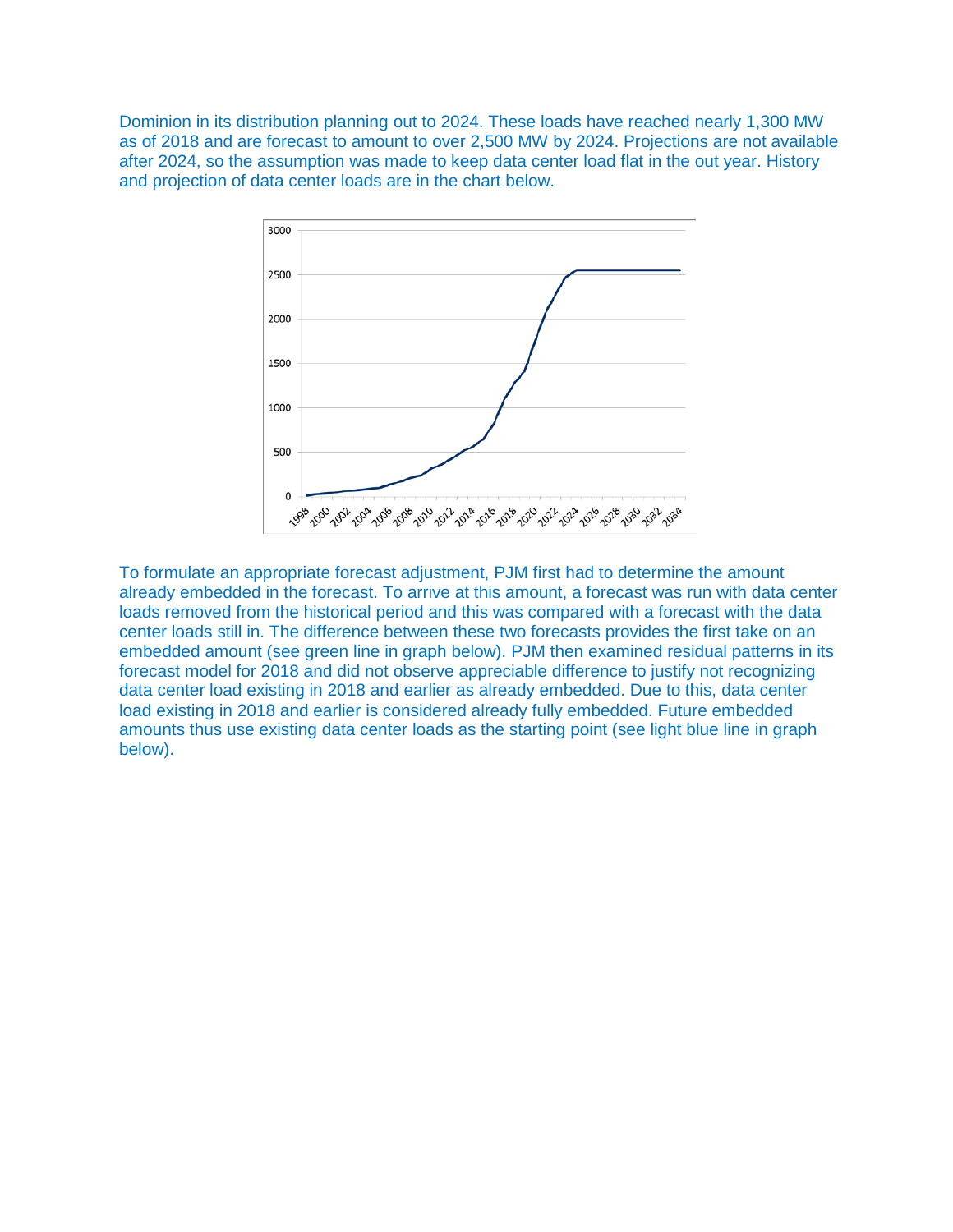

The forecast adjustment is then determined as the difference of the forecasted amount and the embedded amount. The forecast adjustment grows to 1,130 MW in 2024 before gradually tapering through the forecast horizon.



*Adjustment Review – Each proposed load forecast adjustment will be reviewed with the Load Analysis Subcommittee prior to inclusion in the load forecast. The final decision on any load adjustment is made by PJM.*